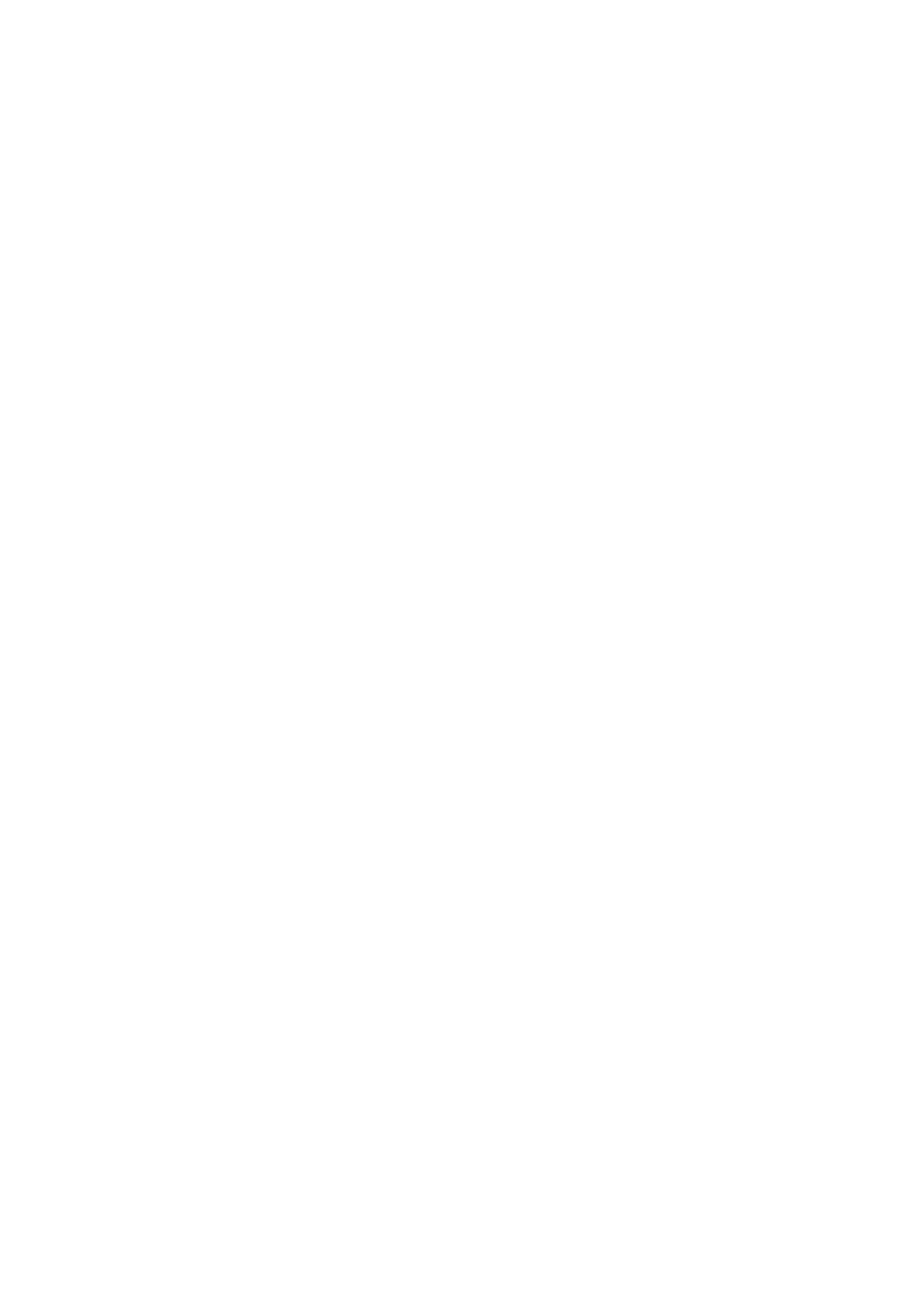$$
q(t) = -\frac{\Phi}{3t_f}t^3 + \frac{\Phi}{2}t^2, t \in [0 \quad t_f]
$$
 (10)

As it is seen, the  $3<sup>rd</sup>$  degree polynomial solution is obtained. However, dealing with the higher-degree polynomials is difficult, because the number of possible scenarios increases exponentially.

## *2.2. 4 th -degree Polynomial Trajectory*

The optimization problem for  $4<sup>th</sup>$  degree polynomial can be defined as follows:

$$
max_{\lambda_1 \dots \lambda_3} q(t) = \lambda_1 t^4 + \lambda_2 t^3 + \lambda_3 t^2 \tag{11}
$$

s.t. 
$$
4\lambda_1 t_f^2 + 3\lambda_2 t_f + 2\lambda_3 = 0
$$
 (12)

$$
|12\lambda_1 t^2 + 6\lambda_2 t + 2\lambda_3| \le \Phi \tag{13}
$$

Here, the problem is complicated and the solution cannot be found by classical methods. To handle the problem, we propose an approach. The main idea is to simplify the acceleration constraint in Eq. (13). By this approach, we would only expect to find the near-optimal solutions.

Firstly, the nonlinear Eq. (13) can be reduced to two linear inequalities. In other words, Eq. (13) can be reordered at *t=*0 and *t=t<sup>f</sup>* as below.

$$
|2\lambda_3| \le \Phi, \left| 12\lambda_1 t_f^2 + 6\lambda_2 t_f + 2\lambda_3 \right| \le \Phi \tag{14}
$$

Afterwards, we consider Eq. (14) instead of Eq. (13). Here, we can choose a number of values for the righthand side of Eq. (14) in order to convert the inequalities to equalities. Each chosen value establishes a scenario, and each scenario leads to finding a solution. However, the number of values which can be chosen for the righthand side of Eq. (14) is infinite; they can be considered among the fractional values within the interval $[-\Phi, +\Phi]$ . Table 1 shows the problem solutions for some chosen values. Each solution gives a trajectory. Based on the maximum traveled distance generated by each trajectory during a given time, the suitable trajectories and also the suitable scenarios can be distinguished.

It is seen from Table 1 that the scenario (profile) number 2 is more suitable among the other scenarios. The scenario number 1 leads to losing one order of the polynomial. Among the rest of scenarios, the one that generates the maximum traveled distance can be a suitable choice for 4<sup>th</sup> degree polynomial trajectory. By the scenario number 2, the acceleration must be arranged at times  $t=0$  and  $t=t_f$  to 0.5 $\Phi$  and  $-\Phi$ , respectively. Afterwards, the acceleration nonlinear constraint can be replaced with two linear inequalities that are given as follows:

$$
\ddot{q}(0) \le \frac{\Phi}{2} \implies 2\lambda_3 \le \frac{\Phi}{2}
$$
\n(15)

$$
\ddot{q}(t_f) \le -\Phi \quad \Rightarrow \quad 12\lambda_1 t_f^2 + 6\lambda_2 t_f + 2\lambda_3 \le -\Phi \tag{16}
$$

Solving the system containing Eq. (15) and Eq. (16) in equality condition, we can obtain:

$$
\lambda_1 = -\frac{\Phi}{8t_f^2}, \lambda_2 = 0, \lambda_3 = \frac{\Phi}{4}
$$
 (17)

Therefore, a suitable  $4<sup>th</sup>$  degree polynomial trajectory is obtained as follows:

$$
(t) = -\frac{\Phi}{8t_f^2}t^4 + \frac{\Phi}{4}t^2, \quad t \in [0 \quad t_f]
$$
 (18)

2

2

2

2

| Some possible scenarios with corresponding solutions for the $4th$ degree polynomial trajectory |               |                 |                           |                         |             |                     |  |  |  |  |  |
|-------------------------------------------------------------------------------------------------|---------------|-----------------|---------------------------|-------------------------|-------------|---------------------|--|--|--|--|--|
| Sce. No.                                                                                        | $\ddot{q}(0)$ | $\ddot{q}(t_f)$ | $\lambda_1$               | $\mathcal{L}$           | Λз          | max $q(t_f)$        |  |  |  |  |  |
|                                                                                                 | Ф             | - Ф             | zero                      | $-0.333$ ( $\Phi/t_0$ ) | $0.5\Phi$   | $0.166 \, \Phi t_i$ |  |  |  |  |  |
|                                                                                                 | $0.5\Phi$     | $-\Phi$         | $-0.125$ ( $\Phi/t_f^2$ ) | zero                    | $0.25\Phi$  | $0.125 \Phi t_f$    |  |  |  |  |  |
|                                                                                                 | zero          | $-\Phi$         | $-0.25(\Phi/t_f^2)$       | $0.333~(\Phi/t_0)$      | zero        | $0.083 \Phi_{t}$    |  |  |  |  |  |
|                                                                                                 | $-0.5\Phi$    | $-\Phi$         | $-0.375(\Phi/t_f^2)$      | $0.666~(\Phi/t_f)$      | $-0.25\Phi$ | $0.041 \Phi t_t$    |  |  |  |  |  |

## *2.3. 5 th -degree Polynomial Trajectory*

The optimization problem for  $5<sup>th</sup>$  degree polynomial is formulated as follows:

5 -  $\Phi$  -  $\Phi$  -  $0.5(\Phi/t_f^2)$ 

$$
max_{\lambda_1 \dots \lambda_4} q(t) = \lambda_1 t^5 + \lambda_2 t^4 + \lambda_3 t^3 + \lambda_4 t^2 \tag{19}
$$

s.t. 
$$
5\lambda_1 t_f^3 + 4\lambda_2 t_f^2 + 3\lambda_3 t_f + 2\lambda_4 = 0
$$
 (20)

$$
|20\lambda_1 t^3 + 12\lambda_2 t^2 + 6\lambda_3 t + 2\lambda_4| \le \Phi \tag{21}
$$

Reordering the constraint given in Eq. (24) at  $t=0$ ,  $t=t_c$ , and *t=t<sup>f</sup>*

$$
|2\lambda_4| \le \Phi_1 |20\lambda_1 t_c^3 + 12\lambda_2 t_c^2 + 6\lambda_3 t_c + 2\lambda_4| \le
$$
  
 
$$
\Phi_1 |20\lambda_1 t_f^3 + 12\lambda_2 t_f^2 + 6\lambda_3 t_f + 2\lambda_4| \le \Phi
$$
 (22)

where  $t_c$  is the critical point of the acceleration function. It

is well-known that a function reaches its maximums or minimums at the critical points. Therefore, when the acceleration constraint inequality is held at the critical point(s) as well as at  $t=0$  and  $t=t_f$ , then it will be held in all instances of interval [0, *tf*]. Table 2 shows the problem solutions for 15 chosen states for the mentioned times  $(t=0, t=t_c,$  and  $t=t_f$ ). It is seen from the table that the scenario number 6 is a suitable case. Using this scenario, the acceleration must be arranged at times  $t=0$  and  $t=t_f$  to 0.5 $\Phi$  and  $-\Phi$ , respectively. Also,  $t_c$  is arranged to  $\frac{3t_f}{4}$ . Therefore, Eq. (21) can be replaced with two linear inequalities as well as a linear equality as below.

 $\Phi/t_f$  -0.5 $\Phi$  zero

$$
\ddot{q}(0) \le \frac{\Phi}{2} \quad \Rightarrow \quad 2\lambda_4 \le \frac{\Phi}{2} \tag{23}
$$